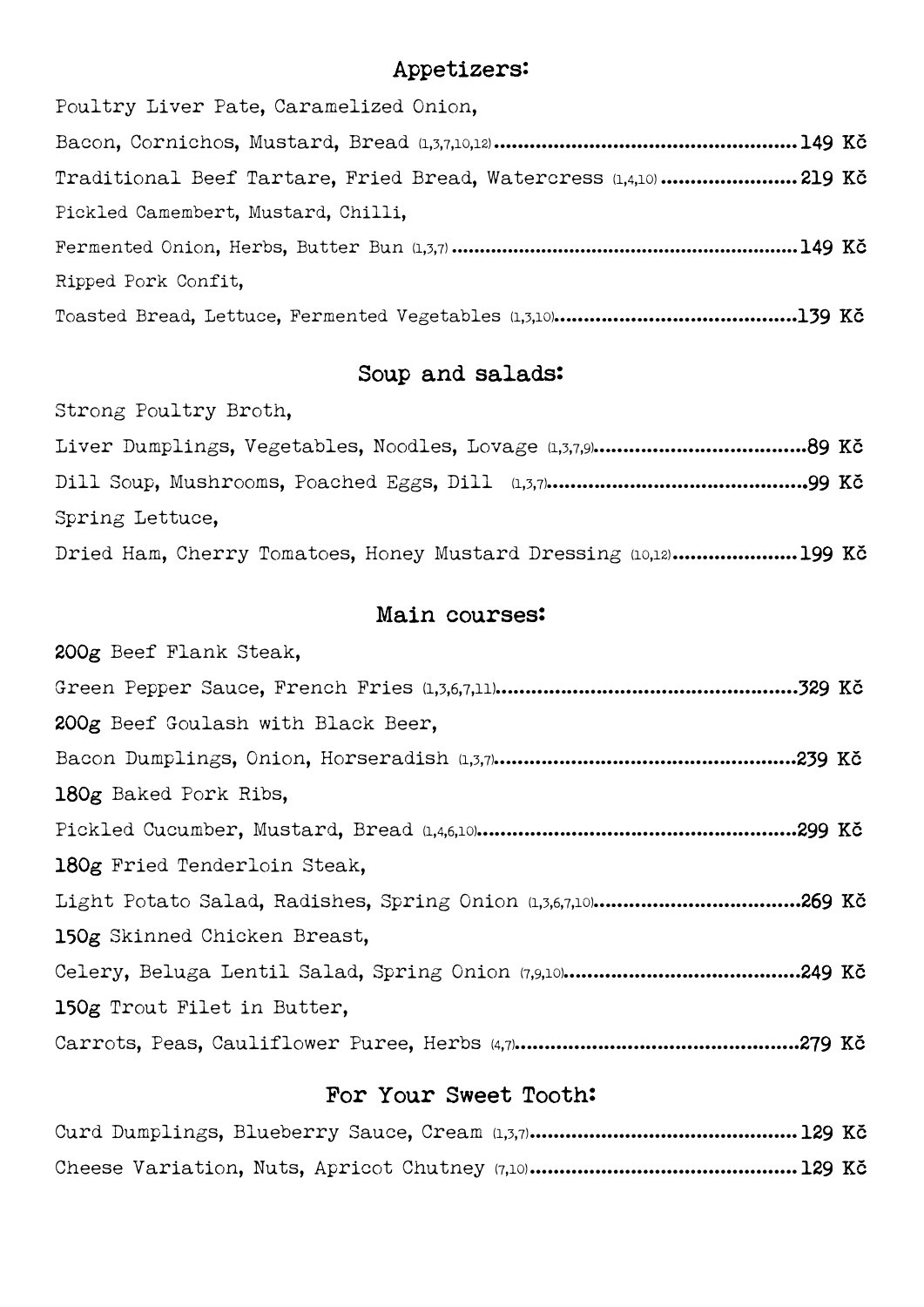## Beer Snack:

Fried Potato Chips, Garlic Dip (1,3,7,9) ..............................................................89 Kč Smoked Almonds (7,12)............................................................................................79 Kč Allergens in Individual Meals for Inspection by the Staff From Mon-Thu we cook for you until 9:30 pm and from Fri-Sat until 10:30 pm and Sun until 8:30 pm

HOSPODA





Follow Us At:

Instagram – hospodanaruzku

Facebook - [facebook.com/hospodanaruzkuliberec/](https://m.facebook.com/hospodanaruzkuliberec/?ref=bookmarks) 

Hospoda na Růžku | Gutenbergova 3 | Liberec

485 256 718 | info@hospodanaruzku.cz | [www.hospodanaruzku.cz](http://www.hospodanaruzku.cz/)

#### Dietary descriptions to the dishes

1 Wheat Products Contain Gluten | 2 Crustacean and its Products | 3 Eggs and its Products | 4 Fish and its Products | 5 Peanuts and its products | 6 Soya Seeds and its Products | 7 Milk and its Products | 8 Nuts: Almonds, Hazelnuts, Walnuts, Cashews, Pecans, Brazil Nuts, Pistachios, Macadamia Nuts and Products made from them | 9 Celeriac and its Products | 10 Mustard and its Products | 11 Sesame seeds and its products | 12 Sulfur Dioxide and Sulphites at Concentrations of more than 10 mg / kg | 13 Lupines and its Products |14 Shellfish and its Products